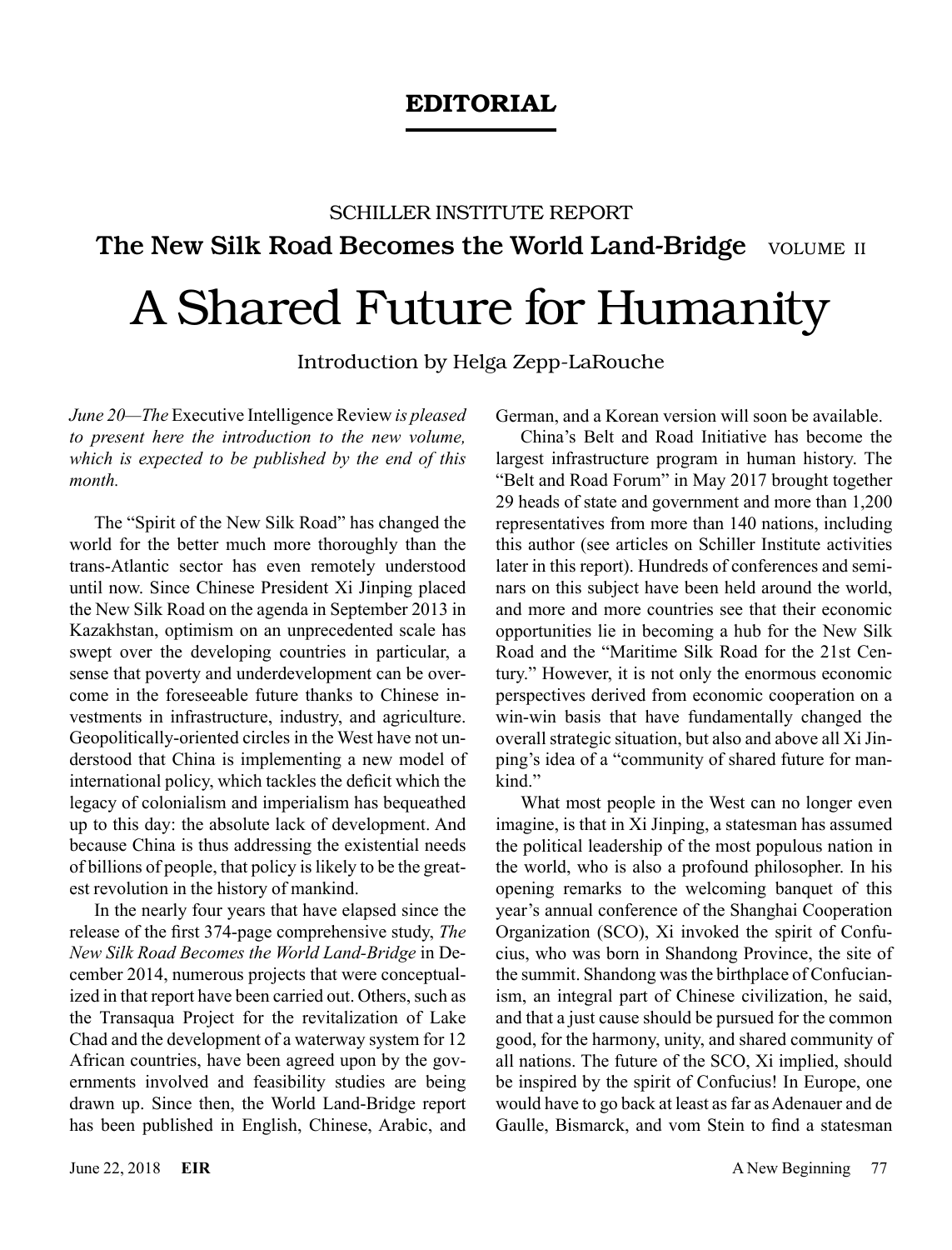who has based his policy on humanist philosophers.

With the Silk Road initiative and the idea of a community of shared future for mankind, Xi Jinping has developed a totally new model for relations among the nations of the world, which supersedes the previous geopolitical rivalries of the blocs with the higher idea of one single mankind, whose sovereign states cooperate with one another to their mutual benefit. As Xi Jinping explained in his October 18, 2017 report to the 19th National Congress of the Communist Party of China, he is pursuing the vision of initiating developments that allow for the peaceful coexistence of all sovereign nations on Earth and a happy life for all peoples by 2050.

Largely unnoticed or disregarded by the Euro-centric or America-centric view of the mainstream media, is the fact that entirely new strategic orientations are developing in Asia as a result of this grand design, and that Asian countries are in the process of overcoming past historical antagonisms and are instead working out a new type of cooperation. Numerous countries, which were played against each other until recently in geopolitical scenarios, now see a much more promising perspective in a strategic realignment of cooperation for mutual benefit and for a higher idea of the common development of all of mankind.

The historical breakthrough that President Trump and Chairman Kim Jung-un were able to achieve in Singapore on June 12, involving an agreement on full nuclear disarmament in return for security guarantees—which China wants to help provide, as well as on the lifting of sanctions and a commitment to North Korea's economic development, would have been unthinkable without the "Spirit of the New Silk Road" that has triggered throughout Asia an optimistic mindset that genuine changes for the better are indeed possible. Trump's announcement that he would end the provocative joint military maneuvers with South Korea is an important step on the road to a peace treaty between the two Koreas. Laying the ground for this development, there was intensive cooperation among South Korea, China, Russia, India, and the United States, which could become a model for solving regional conflicts.

The economic modernization pledged by the United States, Russia, and China, which will make North Korea "prosperous and wealthy," corresponds to the intention discussed at the inter-Korean summit between President Moon Jae-in and Chairman Kim Jong-un in April, and prior to that, at the Eastern Economic Forum in Vladivostok in September 2017. Both Koreas are to be included in the integration of the Belt and Road Initiative and the Eurasian Economic Union (EAEU), including the connection of a future trans-Korean railway to the Trans-Siberian Railway and to China's transportation network.

Another good example of this is the policy change in Japan and India. The Obama Administration's "Asia Pivot" was aimed at lining up countries in the Pacific region—Australia, Japan, New Zealand, and India under the banner of an "Indo-Pacific" policy, against China and above all against the dynamic of the New Silk Road. The United States and the European Union (EU) played the India card in particular, arguing that the "world's largest democracy" (India) should cooperate with the democratic West against the authoritarian China. However, following a two-day summit between President Xi Jinping and Prime Minister Narendra Modi in April of this year, the two most populous states in the world, recalibrated their relations positively to each other. Speaking at the Shangri-La Dialogue in Singapore on June 1, Modi appealed to the world to rise above divisions and rivalries, and to opt instead to work together. He referred to the deep conceptions of Vedanta philosophy, going back to the Vedas and Upanishads of ancient India, namely, the idea of the "essential oneness of all," and the idea that every individual soul is that Being in full, and not part of that Being.

On the special relationship to China, Prime Minister Modi stressed that "No other relationship of India has as many layers as our relations with China. Our cooperation is expanding, trade is growing. ... I firmly believe that Asia, and the world, will have a better future when India and China work together in trust and confidence, sensitive to each other's interests."

Modi concluded: "This world is at a crossroad. There are temptations of the worst lessons of history. But, there is also a path of wisdom. It summons us to a higher purpose: to rise above a narrow view of our interests and recognize that each of us can serve our interests better when we work together as equals in the larger good of all nations. I am here to urge all to take that path."

What is also missing from the radar screen of Western media and politicians is the change in policy in Japan. In the past, Japan was largely an integral part of the "Washington Consensus." But in recent years,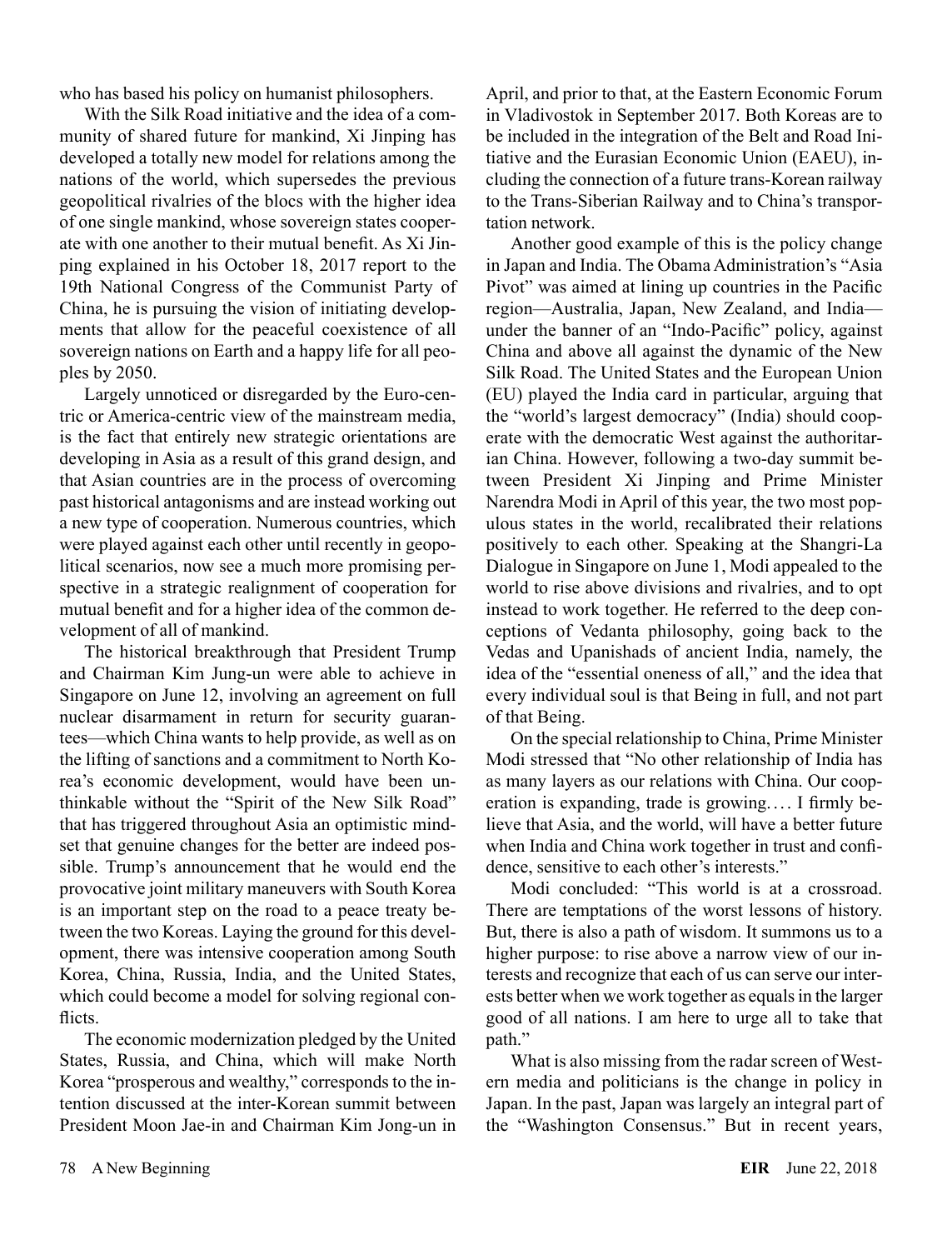Prime Minister Shinzo Abe has expanded his relations with Russia in a number of ways, while the perspective of joint economic development of the four South Kuril Islands claimed by Japan and of the improvement of bilateral relations has raised the possibility that a peace treaty could be signed between the two countries before Abe leaves office. At the same time, Japan's skepticism toward China and the Belt and Road Initiative has given way to a positive attitude. After Abe sent Toshihiro Nikai, the Secretary General of the ruling Liberal Democratic Party, as his personal envoy to the May 2017 Belt and Road Forum, Japan shifted to full cooperation with the New Silk Road policy as of June 2017. Moreover, Abe was also the first head of government to visit the newly elected Donald Trump in Trump Tower on November 17, 2016, and then on February 10, 2017 in Washington, and after that at Mar-a Lago and that at a time when the trans-Atlantic neo-liberals were still in a state of shock over Trump's election victory.

Perhaps the most important question for the future of the world is what relationship the United States will seek toward a rising China, in order to avoid the notorious Thucydides trap. The Chinese Ambassador to the United States Cui Tiankai said in a speech in New York that there have been 16 cases in history in which an ascending power surpassed the hitherto dominant power—in 12 of those cases, it led to war, and in 4 cases, the rising power overtook the previously leading power. China, of course, does not want to go to war, the Ambassador said, and it also does not want to overtake the United States as the world superpower, but it does seek win-win cooperation on a partnership basis. To that purpose, Xi Jinping has developed a new model for relations among major powers based on the principles of absolute respect for the sovereignty of others, of noninterference in each other's internal affairs, and respect for each other's political and social system.

From this standpoint, it is most fortunate that President Trump and President Xi, from the very first visit of the latter to Mar-a Lago in April 2017 established an exceptionally friendly relationship with one another. Xi returned the invitation to Trump's private residence with a "state visit plus" for Trump during his state visit to China in November 8-10, 2017. He also reserved the Forbidden City for an entire day for a personal tour for the U.S. President and First Lady Melania Trump. Despite all the tensions with China over differences of opinion as to how to overcome the trade deficit, Trump has repeatedly called Xi, my good friend. But it is above all the historic breakthrough with North Korea that would have simply been unthinkable without the relationship between Donald Trump and Xi Jinping.

However, while the populations of North and South Korea are enthusiastically viewing the common future now opening up, and while a completely new optimistic spirit is spreading throughout Asia, Africa, Latin America, and many countries in Eastern and Southern Europe, the mainstream media and many think-tanks and politicians are reacting to these fantastic strategic changes with such a negative attitude than one could assume that they are in a different universe. The rather special *Der Spiegel* journalist Roland Nelles described the day of the summit in Singapore as "bizarre" and the meeting of the two Presidents as "weird," which does less justice to the occasion than it affords a certain insight into Mr. Nelles' intellectual life.

For the West, it is evidently extremely difficult to grasp the new paradigm, which has developed out of the dynamic of the New Silk Road. Trapped in the old paradigm of geopolitical divisions and competition in the world, they can only see projections of their own intentions through such spectacles. From the standpoint of geopolitics, politics can only be a zero sum game—if one wins, the other must necessarily lose. They view Xi Jinping's concept of win-win cooperation with mistrust, as if it were impossible for a government to not only defend the common good of its own population, but also that of other cooperating nations.

In that respect, at the very latest, the comparison of the fiasco of the G-7 summit in Canada with the tremendous success of the simultaneous summit of the Shanghai Corporation Organization should have provided the occasion for self-critical questions about the reasons for such a difference. The multifaceted erosion of the EU is not due to any alleged interference by Russian President Vladimir Putin, but to the lack of a policy that gives equal consideration to the interests of all member states. When a certain EU Commissioner, Günther Oettinger, after the election in Italy, threatens that the markets would teach the Italians how to vote, one should not be surprised at the anger of the Italians and other Southern European populations over the effects on them of Germany's "market-compliant democracy."

The mainstream media and most of the Western think-tanks had virtually ignored the groundbreaking dynamic of the New Silk Road for some four years, but